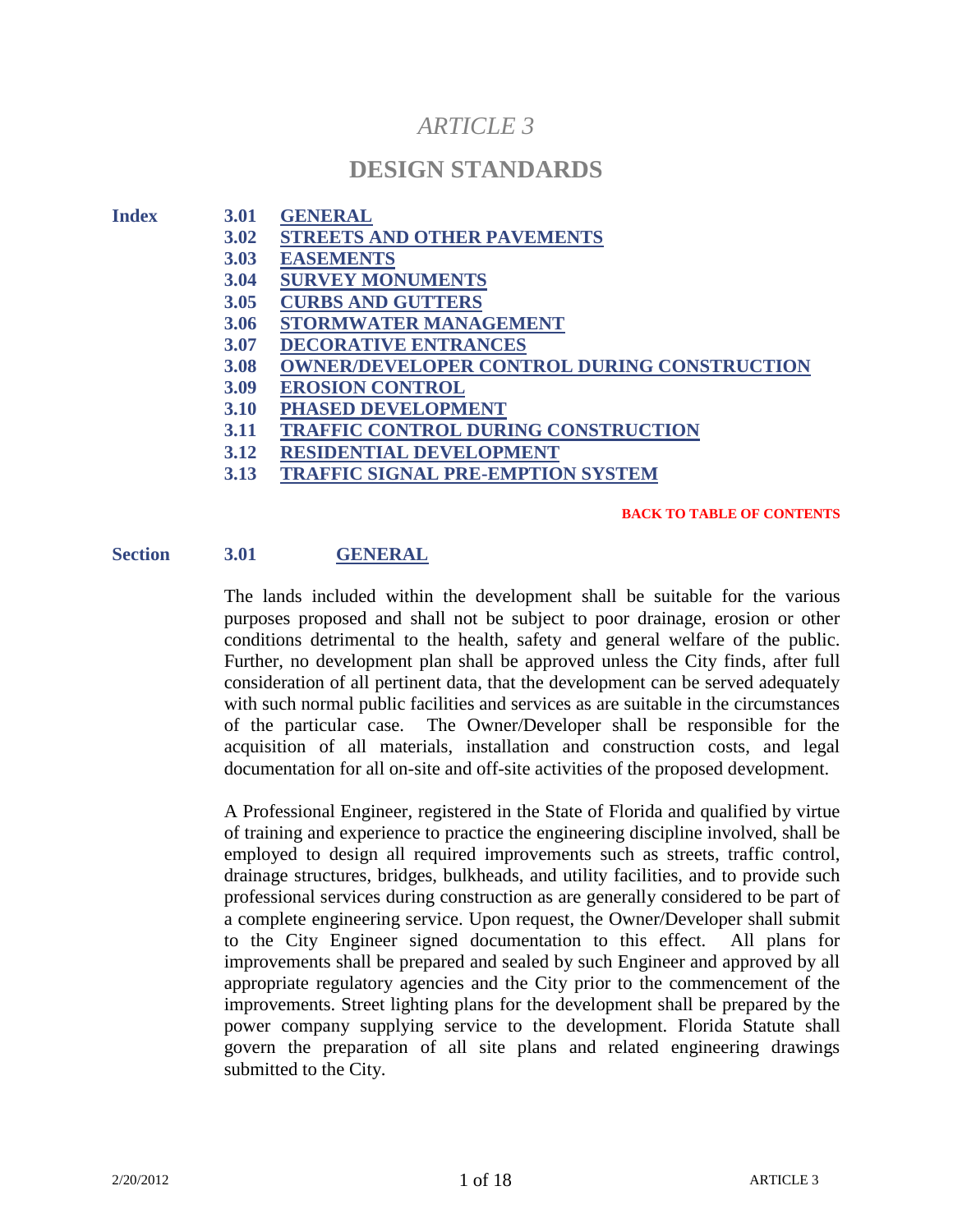## 3.01.01 Conformance with City Policy

The subdividing and/or development of any areas shall conform to the adopted general goals and objectives of the City with respect to the physical development of the City as set forth in various documents including, but not limited to:

- A) The Ocoee Comprehensive Plan.
- B) City policies and Services and Facilities as enunciated by applicable City Ordinances.
- C) The Land Development Code of the City of Ocoee.
- D) The Engineering Standards Manual.
- E) Ordinances of the City of Ocoee.

## 3.01.02 Use of Natural Features

The arrangement of structures, stormwater systems, lots and blocks, and the street system shall make the most advantageous use of topography and preserve mature trees, wetlands, and other natural features wherever possible.

## 3.01.03 Consideration of Soil and Flood Hazards

All land intended for use in a development plan for building sites must be able to be used safely for building purposes without danger from flood or other inundation, or from adverse soil or foundation conditions or from any other menace to health, safety, or public welfare. No filling or grade level change shall be permitted which will reduce the flood storage volume available between the base flood elevation and the normal ground water elevation to adversely affect any surrounding area. No development shall be permitted in the 100 year flood plain. The Orange County Soil Survey is to be used as a guideline in identifying soil properties and interpretations for various uses in terms of soil limitations and soil features adversely affecting a particular use.

The following Standards shall be followed in areas of low and very low potential soils:

- A) Soils with either very low potential or low potential for proposed uses, as identified in the Soil Survey, shall not be developed unless such soils are removed or modified to accommodate the intended use, as approved by the City Engineer.
- B) Public facilities shall not be constructed where the soil performance for said public facility is of low or very low potential, except in cases of overriding public interest.
- C) Dedication shall not be accepted for public ownership or maintenance of utilities or roads constructed in areas where soil performance for said facilities is of low or very low potential.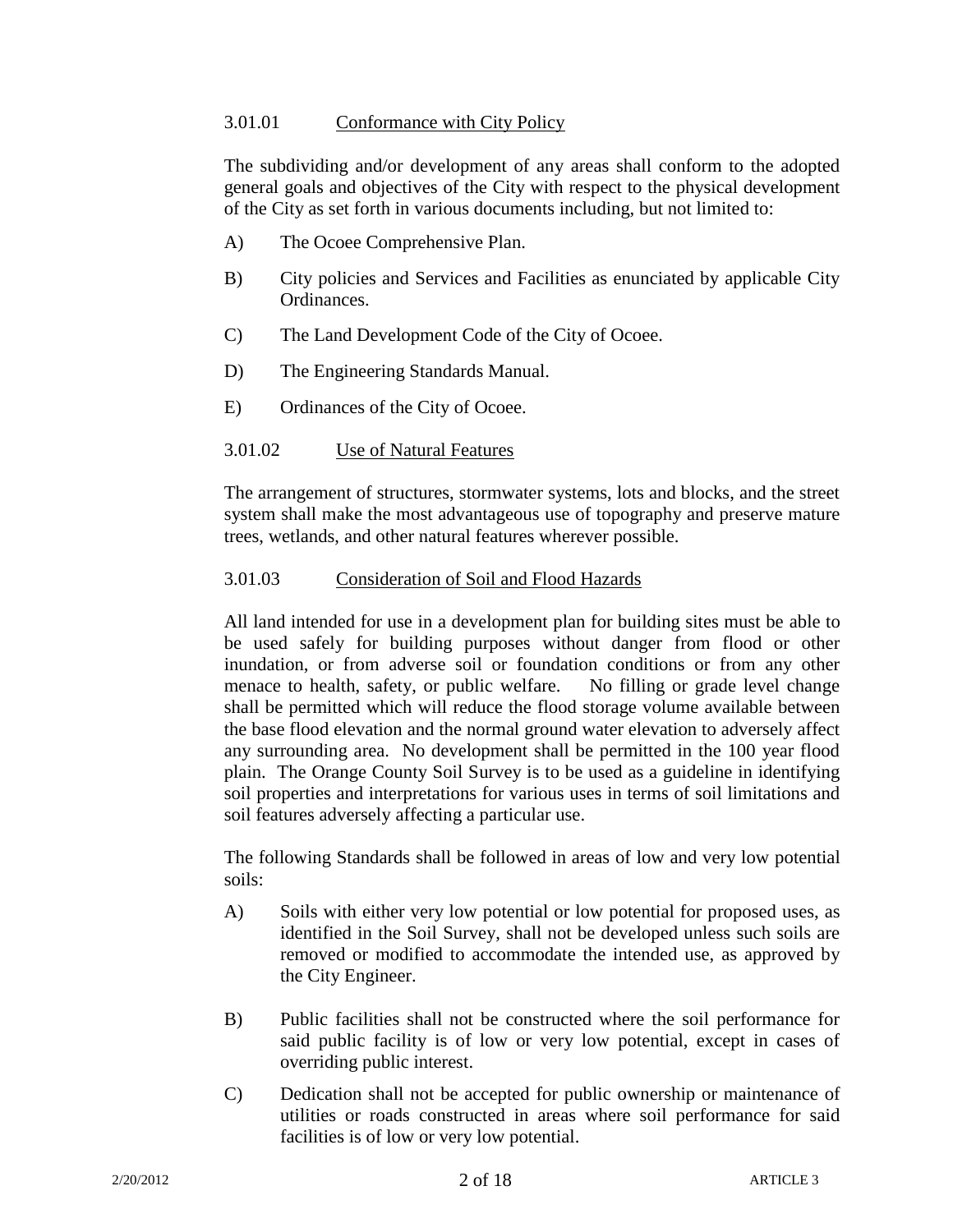## 3.01.04 Special Considerations

Special consideration shall be given in the layout of streets, lots, blocks, buildings, and easements to the preservation of large and specimen individual trees as identified by the Ocoee Comprehensive Plan. Special consideration shall also be given to preserving natural drainage methods and natural topography and landscape. Special consideration shall be given to providing special screening, landscaped or natural buffers, or landscaped berms where developments abut noncompatible land uses in accordance with the LDC. Special consideration shall be given to conformance with streets and driveway spacing Standards in accordance with the LDC and this document. Special consideration shall be given during the development design process to not only make the site accessible to the public through the use of handicap parking and ramps, off-site sidewalks/bikeways, and interconnection of adjacent sites; but also where possible encourage the use of alternative mode of travel by providing transit stops and shelters, on-site sidewalks/bikeways, bike racks, and signed and marked reserved employee ride share parking spaces.

## 3.01.05 Record Drawing Requirements

All "as-built" information submitted to the engineer shall be sufficiently accurate, clear and legible to satisfy the engineer that the information provides a true representation of the improvements constructed. Upon completion of construction, the contractor shall submit to the engineer of record complete sets of "as-built" construction drawings as required for submittal and approval. These drawings shall be marked to show "as-built" construction changes and dimensioned locations and elevations of all improvements and GPS data table and shall be signed and sealed by a Florida registered land surveyor. The following information shall be included in the "as-built" submittal at a minimum:

- A) Sanitary Sewer:
	- 1. Top elevation of each manhole frame and cover.
	- 2. Invert of each line entering and leaving each manhole/structure.
	- 3. Length of each run of main between manholes (center to center).
	- 4. Actual grade of pipe between manholes.
	- 5. Locate all service wyes from downstream manhole with depth at lot line and distance from the main line.
	- 6. Field measurements for location from permanent visible objects all fitting/accessories not visible from the surface (minimum two point ties) (including clean-outs).
- B) Storm Drainage:
	- 1. Top elevation of each manhole frame and cover/grate as well as all other structures (headwalls, control structures, etc.).
	- 2. Invert elevation of each line entering and leaving each structure, including underdrain pipes.
	- 3. Inverts of all mitered end sections.
	- 4. Actual grade of pipe between the structures.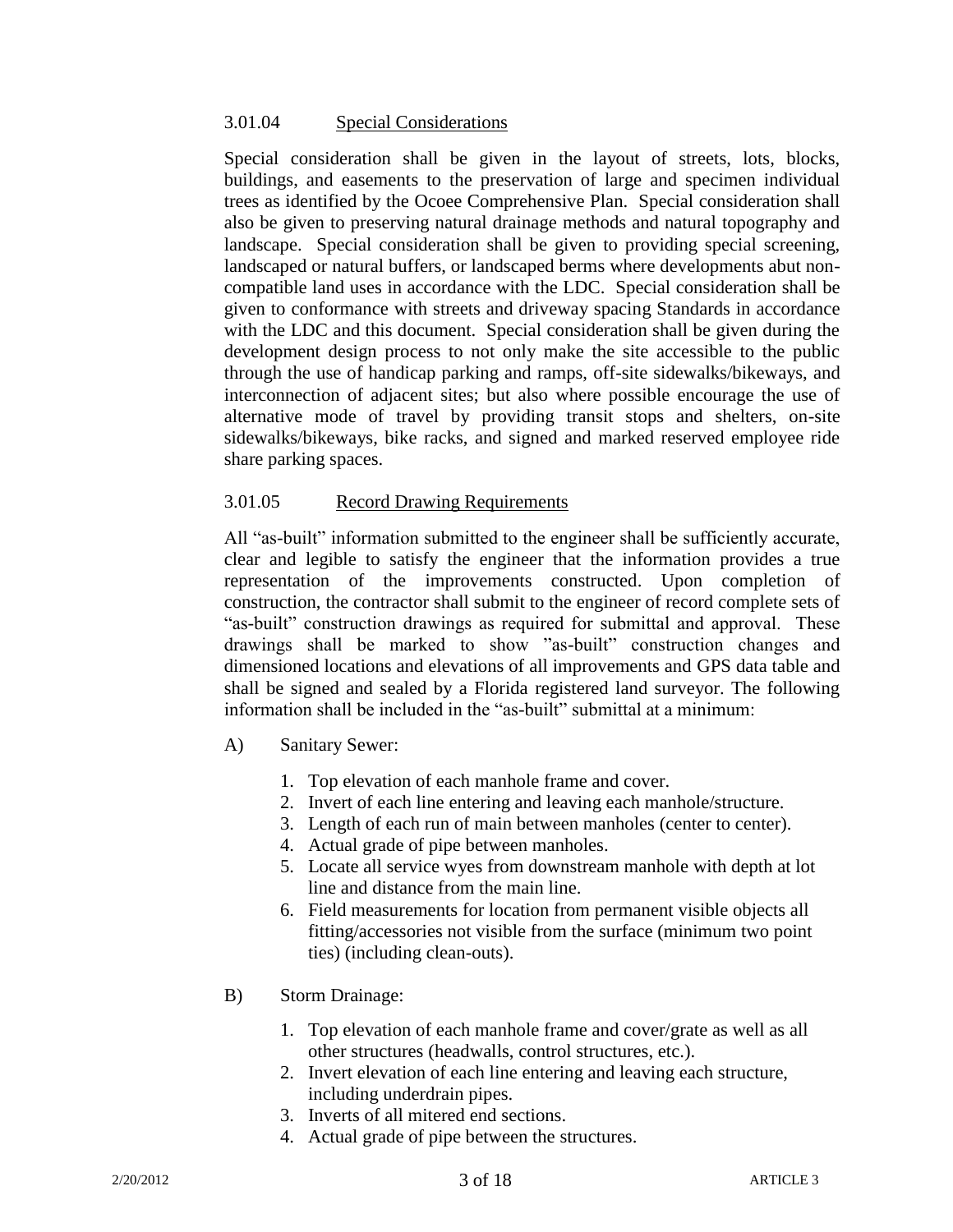- 5. Invert elevation and two horizontal ties from permanent visible objects to all storm stub-outs, underdrain cleanouts, yard drains, etc.
- C) Water and Reuse System and Force Main
	- 1. Actual lengths between all fittings and valves along the main run.
	- 2. Locate with measurements from permanent visible objects all fittings/accessories not visible from the surface (minimum two point ties).
	- 3. As-built information on water systems shall include locations of all fire hydrants, water services, blow-off assemblies, and top of pipe elevations at all fittings and at a minimum of 100 feet spacing along the length of the mains.
	- 4. All sample points shall be shown in the "as-built" drawings and shall be sequentially numbered throughout the entire project without duplication between plan sheets. The numbering shall conform with those indicated in the samples for fdep clearances.
- D) Utility Crossing Separation Information for that on the Plans Verifying:
	- 1. Size and material of crossing pipes.
	- 2. Top elevation of bottom pipe.
	- 3. Bottom elevation of top pipe.
	- 4. Finish surface elevation over utility crossing.
- E) Pavement Grades and Drainage Patterns
	- 1. Pavement profiles and critical points shall have verified elevations indicating the constructed finished grade.
	- 2. Drainage patterns indicated by the design drawings shall have verified spot elevations indicating the finished grade.
- F) GPS Data:

The x, y and (z) location based on the coordinate system Florida east zone state plane coordinate feet NAD 83, of all manholes (rim elevation), lift stations (rim elevation), cleanouts (grade), sample points (grade), fittings (center of pipe) and meter boxes (grade), etc. Shall be clearly shown. Acceptable position accuracy shall be sub-meter or better for compatibility with global positioning system (GPS) equipment.

The GPS data shall be provided in an asset table incorporated as a section of the final "as-built" drawings and shall include the headings as follows:

Asset #; utility system (water, sewer, reclaimed water, force main, stormwater); description; X-Coord.; Y-Coord.; Z-Coord.

| Asset # | Utility System | Feature | X-Coordinate | Y-Coordinate | Z-Coordinate |
|---------|----------------|---------|--------------|--------------|--------------|
| 001     |                |         |              |              |              |
| 002     |                |         |              |              |              |
| 003     |                |         |              |              |              |
| 004     |                |         |              |              |              |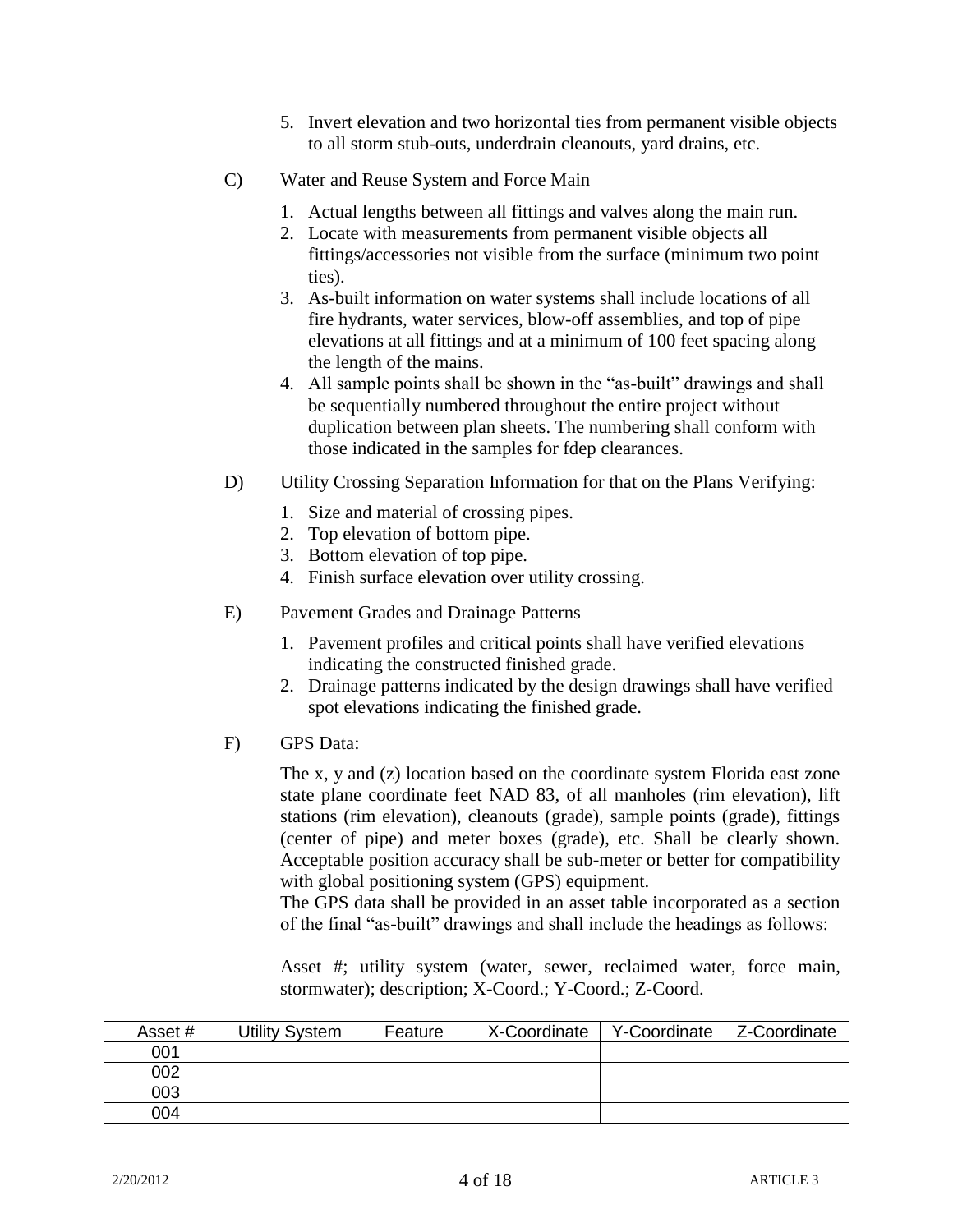#### **Section 3.02 STREETS AND OTHER PAVEMENTS**

#### 3.02.01 General

The design character, width, grade and location of all streets and bridges shall conform to the Standards in this Section and shall be considered in their relation to existing and planned streets, to topographical conditions, to public convenience and safety, and in their appropriate relation to the proposed uses of the land to be served by such streets. Whenever not modified by these Standards, the guidelines of the Manual of Uniform Minimum Standards for Design, Construction and Maintenance for Streets and Highways, (FDOT), and the Standards of the American Association of State Highways and Transportation Officials, referred to therein, shall be the minimum acceptable standard.

#### 3.02.02 Minimum Standards For Right-of-Way Improvement

- A) Sidewalks/Bikeways: It is the intent of the City that every new residential lot or non-residential development shall construct its portion of the city wide pedestrian/bikeway system. If a variance to these provisions is granted, the Owner/Developer shall execute a sidewalk agreement with the City to ensure the future installation of the facilities.
- B) Driveway Approaches: Driveway approaches shall be 3,000 psi concrete, at least 6 inches thick, with break and/or expansion joints at property line. Sidewalk/bikepath shall be constructed with the driveway section. Expansion joints shall be installed at the tie-in point with sidewalks and curbing. All installations to maintain a slope of ¼ inch per 1 foot horizontal.
- C) Streets: Abutting rights-of-way shall be paved as hereinafter specified.
	- 1) Design Specifications

Streets shall be classified based on the definitions and with consideration of vehicle trip generation ratios unless superseded by alternative ratios adopted by the City. Where the City has adopted a higher classification than the classification based on projected traffic volumes, the higher classification shall be used. All streets shall be designed in accordance with the Manual of Uniform Minimum Standards for Design, Construction and Maintenance for Streets and Highways (FDOT), LDC, and the following minimum specifications, except that greater requirements must be met when imposed by an agency having jurisdiction of a particular road. Horizontal alignments shall be based on a minimum design speed of 35 MPH except for local residential streets. Local residential streets shall have a minimum back of curb horizontal curvature of 50 feet without superelevation.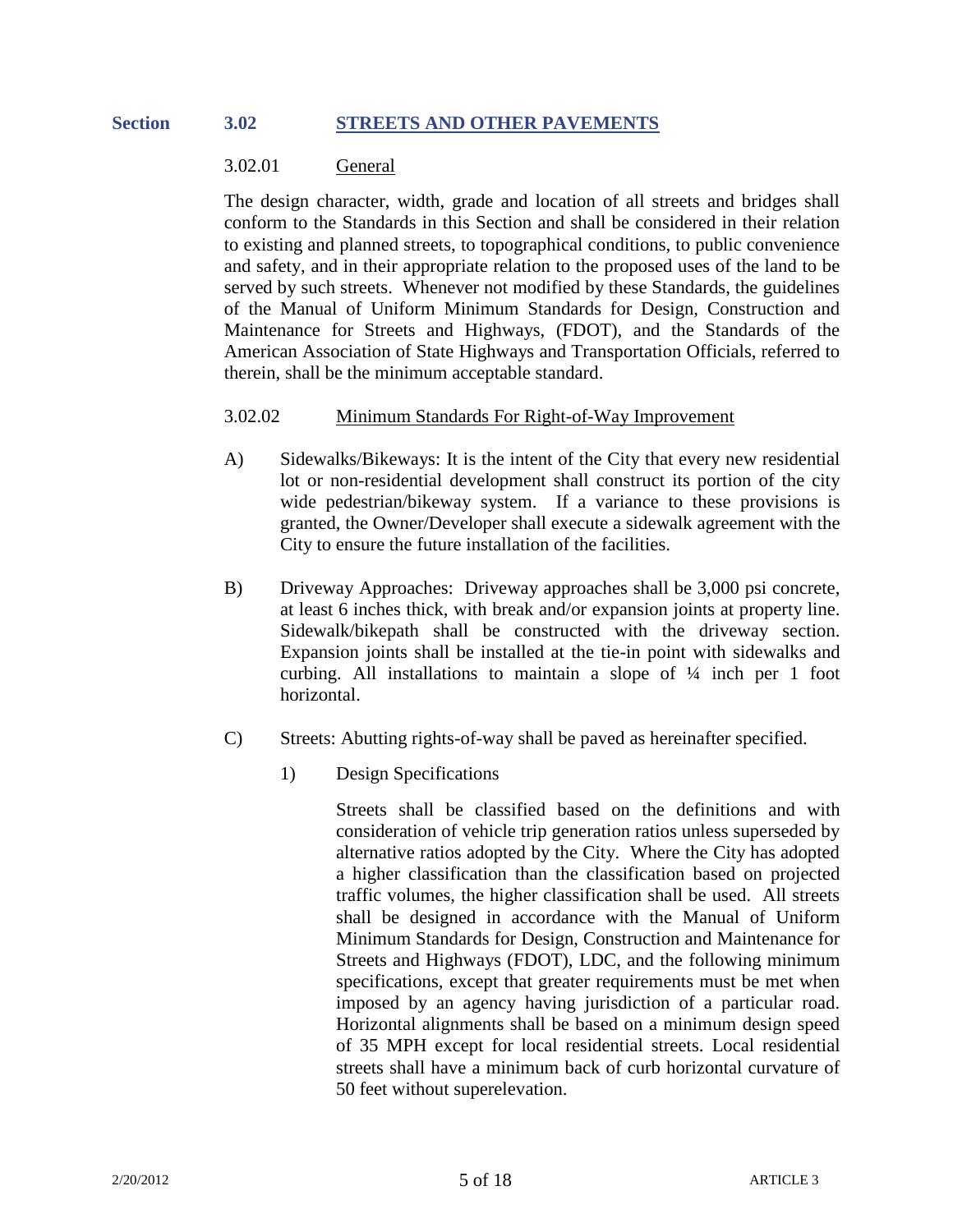# 2) Minimum Street Grade Specifications

Percent Grade of Roadway

| Table 3-1          |                                  |                                   |                        |
|--------------------|----------------------------------|-----------------------------------|------------------------|
| <b>Centerline:</b> | <b>Arterial</b><br><b>Street</b> | <b>Collector</b><br><b>Street</b> | Local<br><b>Street</b> |
| Maximum            | 10%                              | 10%                               | 10%                    |
| Minimum            | 0.50%                            | 0.50%                             | 0.50%                  |

Slopes less than 0.50% shall require special approval by the City Engineer.

The minimum cross slope shall be 2% except in necessary transitions.

- 3) Intersection Design
	- a) Streets and driveways shall be laid out to intersect as nearly as possible at right angles  $(90\degree)$  or radial, however, in no case shall the angle of the intersection be less than 60<sup>°</sup>. Multiple intersections involving the juncture of more than 2 roadways and driveway approaches shall be prohibited. The gradient within 100 feet of the intersection and driveway shall not exceed 3%. The design shall comply with the Specifications contained in the Manual of Uniform Minimum Standards for Design, Construction and Maintenance for Streets and Highways (FDOT).
	- b) A minimum sight distance of 250 feet from any intersection shall be maintained on the intersecting streets. Greater distances may be required to satisfy FDOT and the Manual of Uniform Minimum Standards for Design, Construction and Maintenance for Streets and Highways (FDOT). In all cases, clear sight distance from any intersection shall be maintained on the adjoining streets.
- 4) Radii at Intersections

The minimum intersection radii of back of curb at all typical intersections approximating a right angle shall be as follows:

| Table 3-2                        |                       |
|----------------------------------|-----------------------|
| Category                         | <b>Minimum Radius</b> |
| Local to Local - Residential     | 25'                   |
| Local to Local - Non-Residential | 35'                   |
| Local to Collector               | 35'                   |
| Local or Collector to Arterial   | 50'                   |
| <b>Collector to Collector</b>    | 30'                   |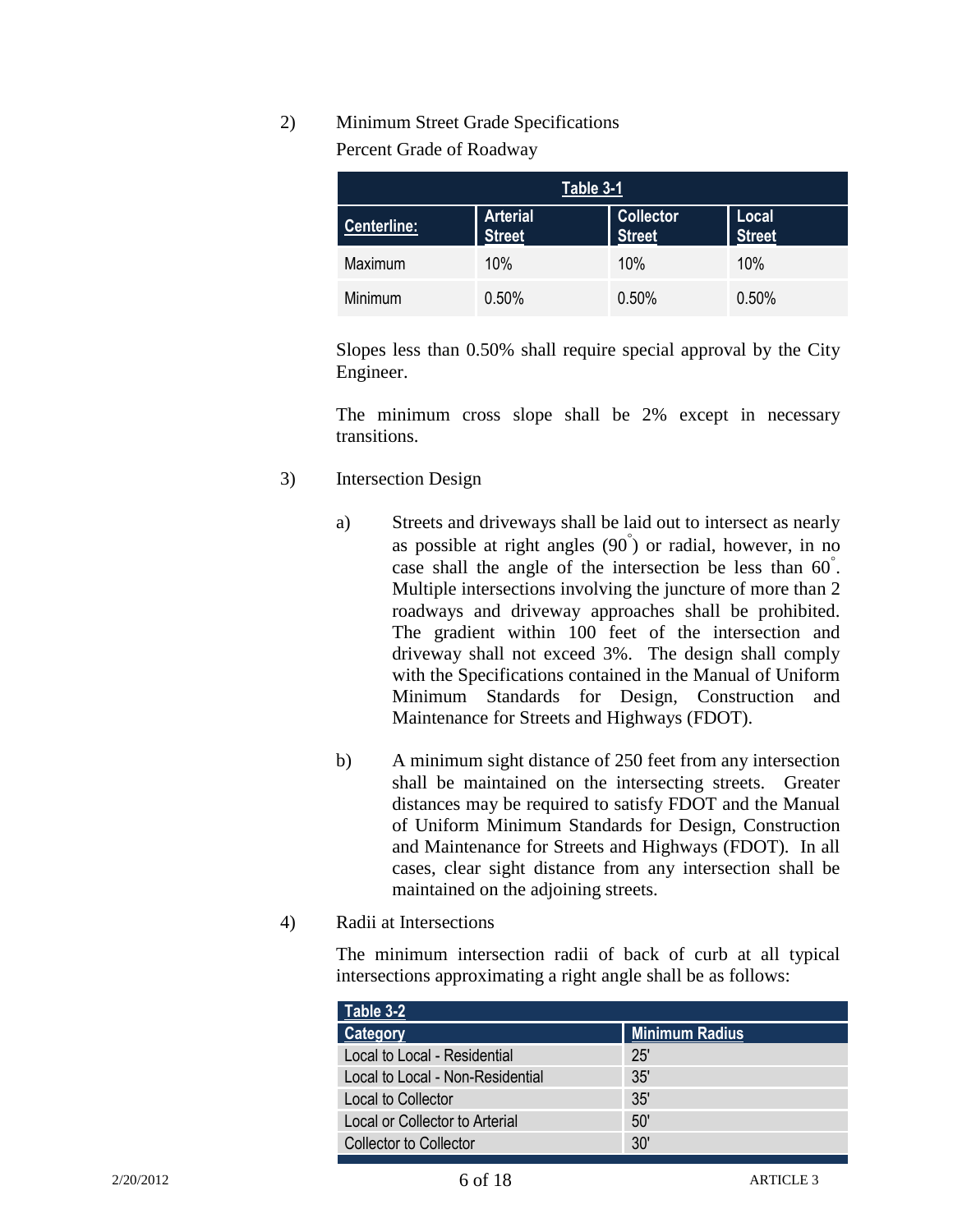A deceleration lane and taper shall be required as outlined in ARTICLE 24 of this Manual. A minimum radius of 30 feet shall be provided at all intersecting right-of-way lines.

The design and construction of larger or smaller radii maybe required by the City Engineer based upon the type of design vehicles and design speed of the roadway.

5) Pavement Specifications

Improvements designed as above shall be provided as required by the following schedule:

- a) For residential developments, improvements shall conform to STANDARD A., For Standard configuration see, Typical City Details attached as part of this Manual.
- b) For all other developments, improvements shall conform to STANDARD B., For Standard configuration see, Typical City Details attached as part of this Manual
- c) Where the proposed development includes or abuts an existing full or half right-of-way street, said street shall also be improved as required to conform to the following Standards.
- d) When a modification to the width of an existing roadway is necessary, a minimum of 1 1/2 inch of asphaltic concrete overlay with leveling shall be installed the full length and width of the entire affected section of the adjacent roadway.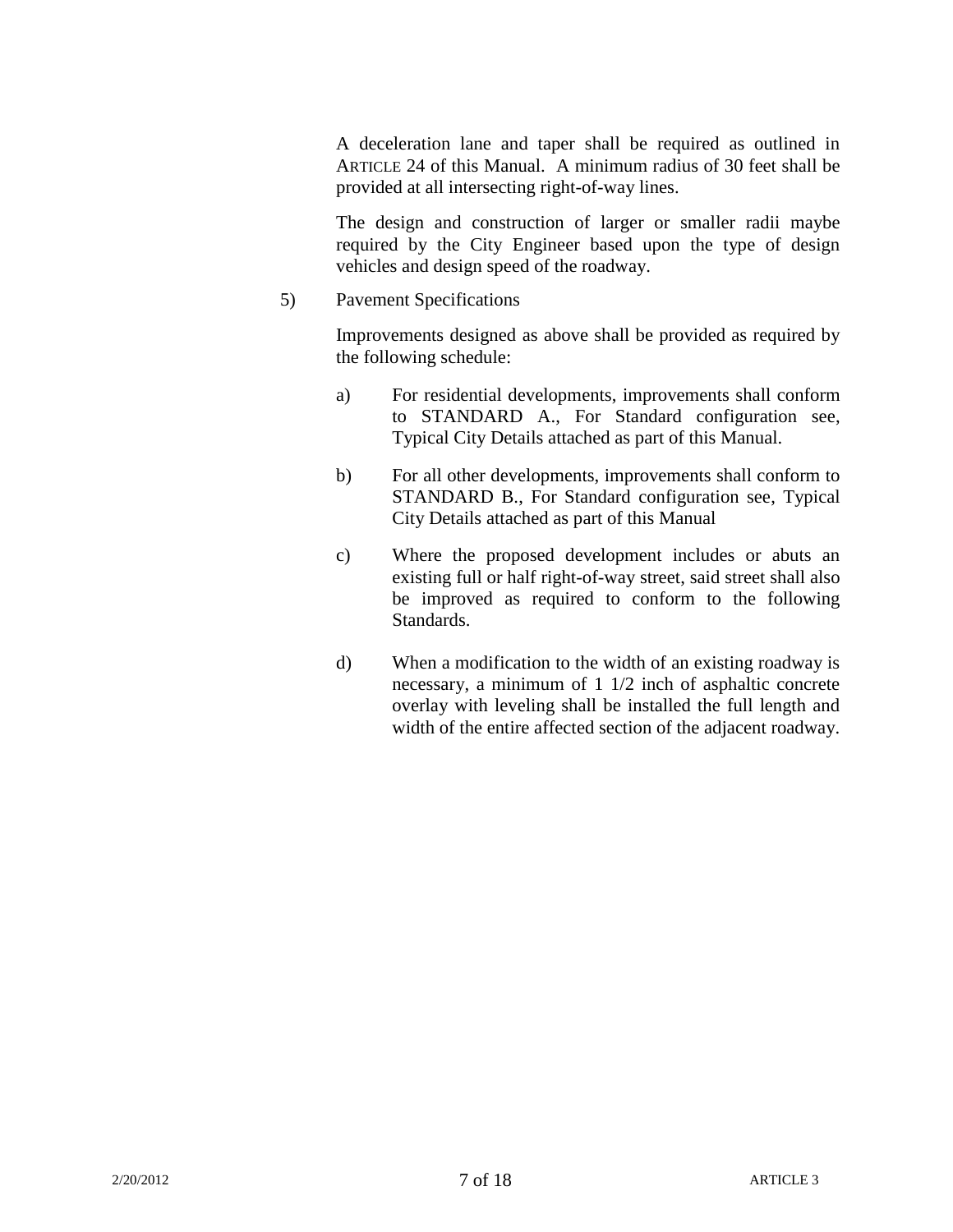# **STANDARD**

| <b>TABLE 3-3</b> |   |                                                                                                                                                                                                                                                                                                                                                                                                                                  |
|------------------|---|----------------------------------------------------------------------------------------------------------------------------------------------------------------------------------------------------------------------------------------------------------------------------------------------------------------------------------------------------------------------------------------------------------------------------------|
| A                | B | Grading and centerline gradients shall be provided on the plans and as<br>1)<br>approved by the City. (See Section 3.02)                                                                                                                                                                                                                                                                                                         |
|                  |   | Curb and gutters shall be provided as follows:<br>(2)                                                                                                                                                                                                                                                                                                                                                                            |
| A                |   | Standard 24 inch wide Miami Residential or FDOT Type F curb and<br>a)<br>gutter.                                                                                                                                                                                                                                                                                                                                                 |
|                  | B | b)<br>Standard 24 inch wide FDOT Type F curb and gutter.                                                                                                                                                                                                                                                                                                                                                                         |
| A                | B | Standard Type A concrete curb shall be used on center medians and<br>$\mathsf{C}$<br>islands.                                                                                                                                                                                                                                                                                                                                    |
| A                | B | Density under curb and gutter shall be to a minimum density of 98%<br>d)<br>of the maximum density determined by AASHTO T-180                                                                                                                                                                                                                                                                                                    |
| A                | B | Subbase shall be approved by the City Engineer as being suitable material<br>3)<br>prepared in accordance with Standards established by this Manual. Twelve<br>inches shall be the minimum thickness unless otherwise stated in this ARTICLE.                                                                                                                                                                                    |
|                  |   | 4) Pavement base shall be improved as follows:                                                                                                                                                                                                                                                                                                                                                                                   |
| A                | B | <b>Arterial Streets:</b><br>a)<br>10 inch compacted limerock / soil cement                                                                                                                                                                                                                                                                                                                                                       |
|                  | B | b) Collector and Commercial Streets:<br>10 inch compacted limerock / soil cement                                                                                                                                                                                                                                                                                                                                                 |
| A                |   | c) Local Streets:<br>8 inch compacted limerock / soil cement                                                                                                                                                                                                                                                                                                                                                                     |
|                  |   | Note:<br>an equivalent type or alternate base material may be approved by the City<br>Engineer if field situation dictates.                                                                                                                                                                                                                                                                                                      |
|                  |   | Wearing surface shall be improved as follows:<br>5)                                                                                                                                                                                                                                                                                                                                                                              |
| A                | B | a) Arterial, Collector and Commercial Streets:<br>1-3/4 inch structure course and 1 inch friction course.<br>Non-skid<br>surfaces may be required. FDOT-applicable asphaltic concrete shall<br>be used unless otherwise approved by the City Engineer                                                                                                                                                                            |
| A                | B | b)<br>Local Streets:<br>Minimum of 2 inch asphaltic concrete surface course or the<br>equivalent as meeting Standards established by the City. Non-skid<br>surfaces may be required. FDOT-applicable asphaltic concrete shall<br>be used unless otherwise approved by the City Engineer. City<br>Engineer may require surface treatment to be applied in two (2)<br>layers with final top layer being installed after build-out. |
| A                | B | 6)<br>Grassing and mulching of flat areas, or sodding of swales, parkway medians,<br>percolation areas, and planting strips shall be in accordance with City<br>Standards. In no case shall mulching of driveways be permitted.                                                                                                                                                                                                  |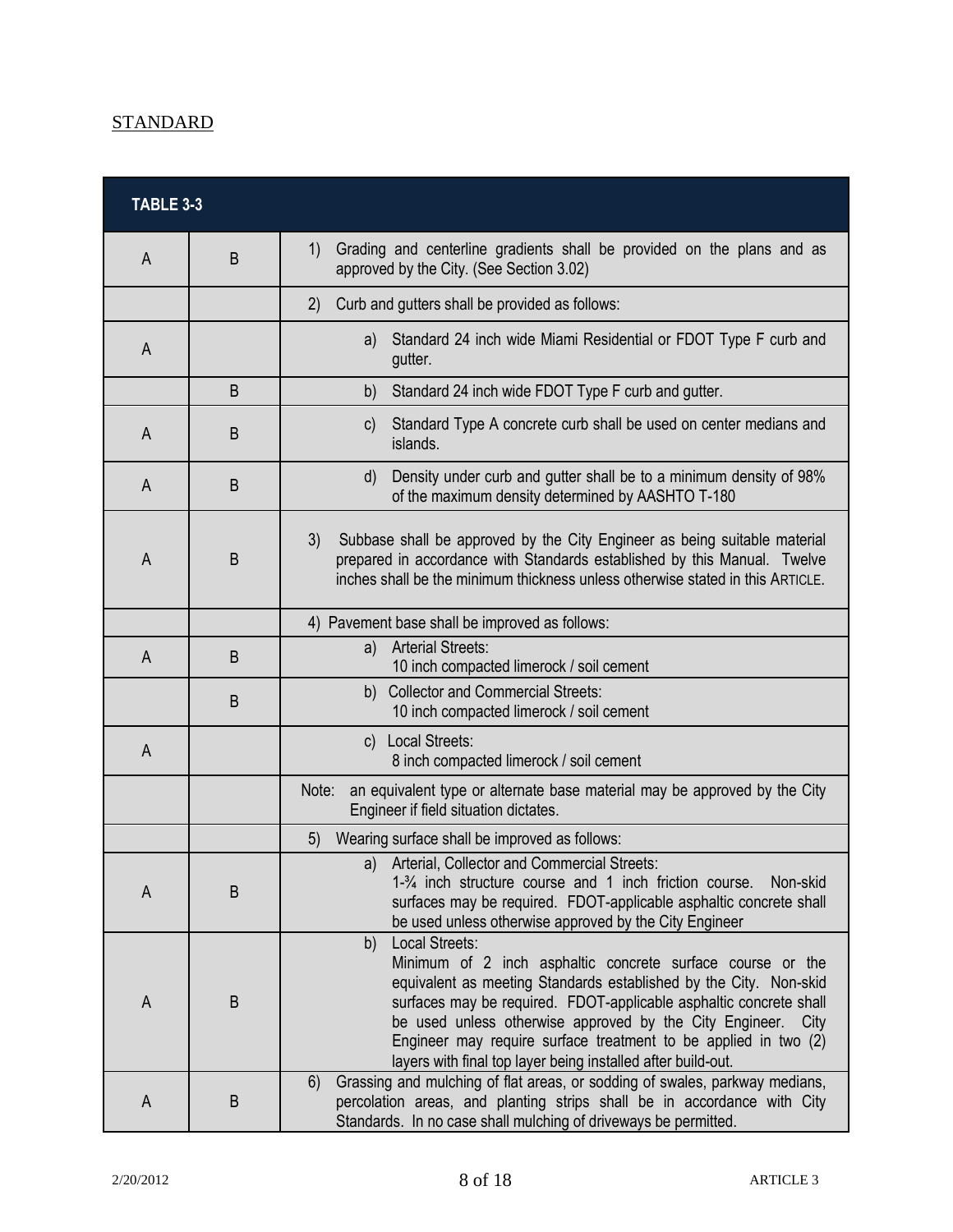| A              | B | Street name signs in accordance with City specifications and appropriate block<br>7)<br>numbers shall be installed on all public streets at all intersections. The street<br>name signs will be installed by the City upon notification from the Developer in<br>writing that the roads are complete. The Owner/Developer shall order and pay<br>for all such signage, including installation cost, prior to issuance of any building<br>permits. The signs shall be in place prior to the City's final acceptance of the<br>roadway.                                                                                                                                     |
|----------------|---|---------------------------------------------------------------------------------------------------------------------------------------------------------------------------------------------------------------------------------------------------------------------------------------------------------------------------------------------------------------------------------------------------------------------------------------------------------------------------------------------------------------------------------------------------------------------------------------------------------------------------------------------------------------------------|
| $\overline{A}$ | B | Street lighting shall be installed at the expense of the Developer, and includes<br>8)<br>payment of 2 years worth of up-front fees. All utilities are to be installed<br>underground. Poles shall not be placed in medians or directly adjacent to the<br>roadway or within sidewalks/bikeways. Wherever practical, poles shall not be<br>installed immediately adjacent to sidewalks/bikeways. The poles shall be<br>placed either in an easement or adjacent to the right-of-way line to allow a<br>minimum 5 foot clearance from the nearest edge of pavement. Location<br>modification shall be specifically approved by the City Engineer prior to<br>installation. |
| A              | B | Traffic control devices such as signs and pavement markings and traffic<br>9)<br>signalization devices shall be installed by the Owner/Developer at the<br>Owner's/Developer's expense within the project area and on abutting streets<br>and highways in accordance with the MUTCD and as approved by the City<br>Engineer. Modification requests shall be specifically approved by the City<br>Engineer prior to installation.                                                                                                                                                                                                                                          |
| A              | B | 10) For two years from City Commission's project acceptance,<br>the<br>Owner/Developer shall warranty all constructed facilities in public rights-of-way<br>and easements by Surety document approved by the City being either a Letter<br>of Credit or Cash.                                                                                                                                                                                                                                                                                                                                                                                                             |

# 3.02.03 Additional Right-of-Way and/or Pavement Width

Whenever any street shows future need for improvement within the area to be developed, the appropriate right-of-way or pavement width, in conformance with minimum City Standards shall be required to be dedicated as outlined in the LDC.

Half streets and substandard rights-of-way and pavement widths shall be prohibited. Where a previously dedicated incomplete or substandard street, improved or unimproved, abuts or is within a tract to be developed, the remainder of the right-of-way shall be dedicated and the full street improved according to City Standards.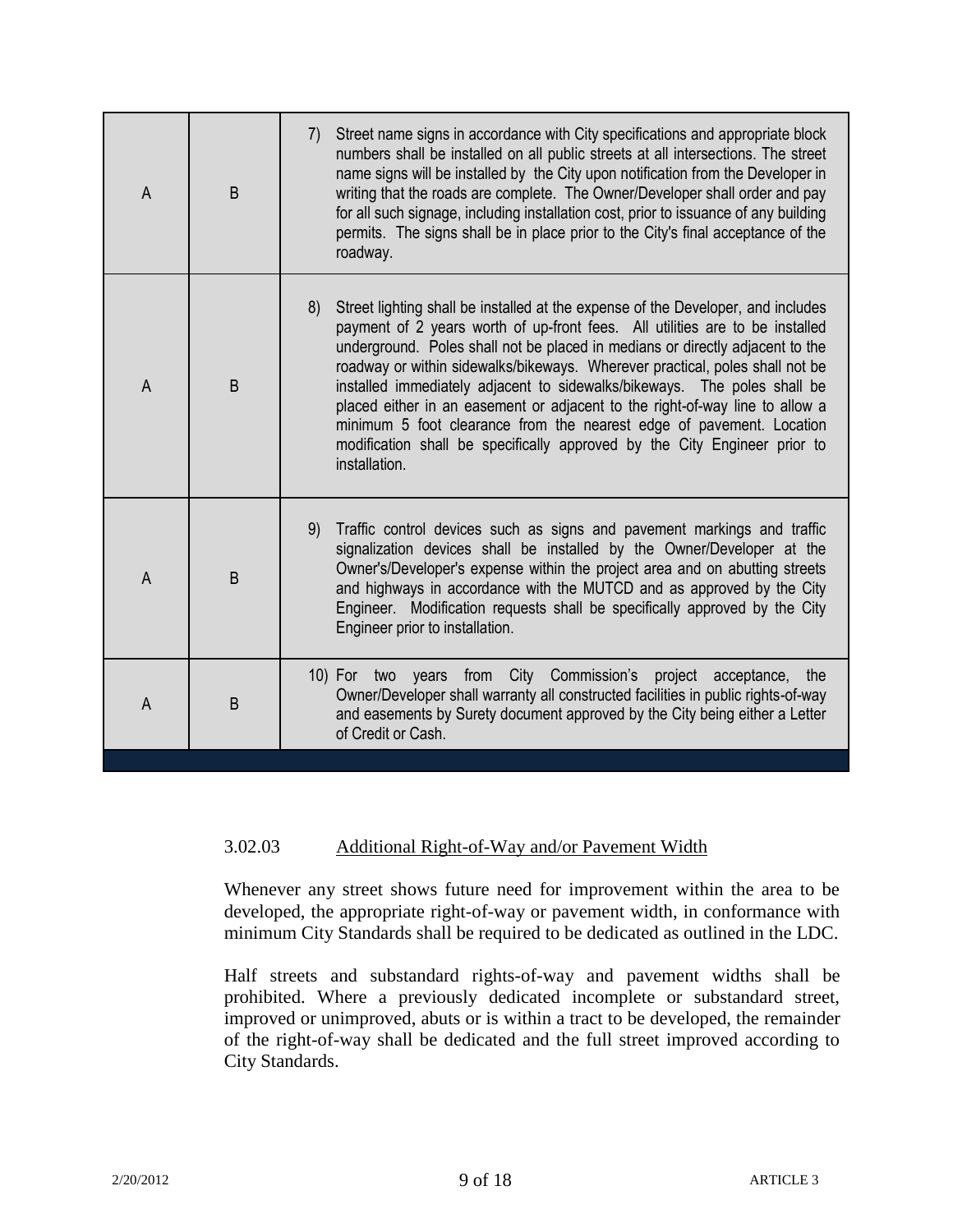## 3.02.04 Access

Vehicular access shall be provided as follows and as outlined in the LDC.

- A) Minimum number of access points to adequately serve the development without decreasing the safety and capacity of the public rights-of-way. Joint-use driveways may be required by the City. All developments shall also be evaluated by the City of Ocoee Fire Rescue Department for emergency access.
- B) In order to provide ease and convenience for ingress and egress to private property, with maximum safety and the least interference to the traffic flow on public streets, the number and location of driveways for roadways with classification of collector and above, shall be regulated by the dedication of access rights to the City in accordance with the LDC.
- C) Deceleration and acceleration lanes, left-turn lanes, bypass lanes, and tapers are required on all roads with a classification of collector and above unless exempted by the City Engineer. Median relocations and modifications or other design features may be required at the discretion of the City Engineer to protect and maintain the safe and efficient operation of the public rights-of-way.
- D) All buildings, when constructed, shall be accessible to fire department apparatus by way of access roadways with an all weather driving surface of not less than 20 feet of unobstructed width and a turning radius of 40 feet capable of supporting the imposed loads of fire apparatus. This access shall also have a minimum vertical clearance of 13 feet 6 inches. All hydrants shall remain serviceable during project construction, unless otherwise approved by the City of Ocoee Fire Rescue Department.
- E) Driveways shall be installed as depicted in ARTICLE 25 of this Manual.

## 3.02.05 Paved Access to Nearest Paved Public Road

A development shall abut or have as its primary access onto a street designed and paved to standard requirements of the authority having jurisdiction (City, County, State). The Owner/Developer shall install or upgrade the street from the entrance of the development to the nearest public paved road of proper functional classification as determined by the City Engineer.

## 3.02.06 Commercial/Industrial Driveways and Internal Circulation

A) Vehicular circulation must be completely contained within the property. Vehicles located within one portion of the development must have access to all portions without using the adjacent street system and be capable of accommodating the vehicles associated with the development.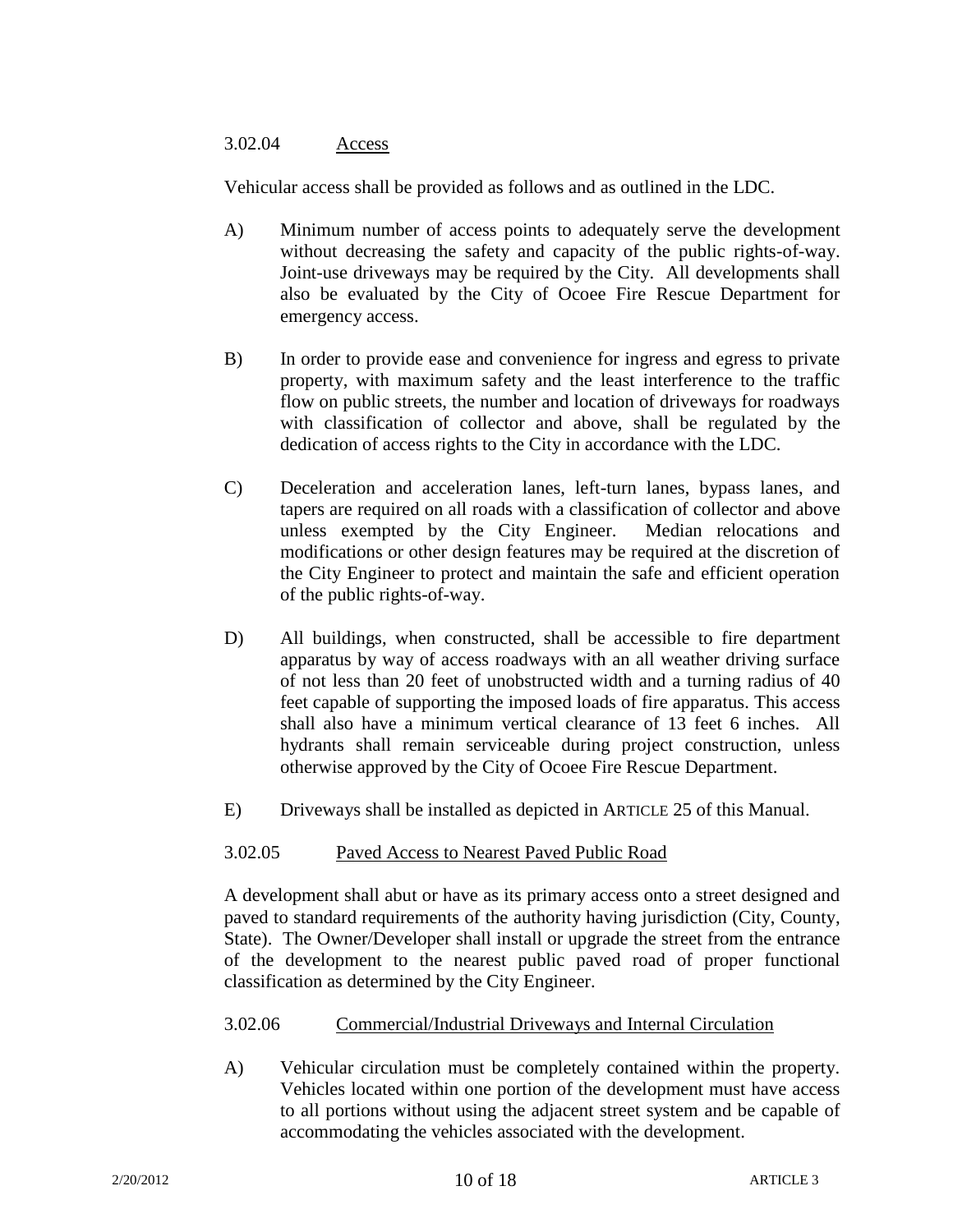- B) Acceptable plans must illustrate that proper consideration has been given to the surrounding street plan, traffic volumes, proposed street improvements, vehicular street capacities, pedestrian movements, and safety.
	- 1) Driveways directly accessing thoroughfares or accessing local streets adjacent to thoroughfares shall meet the design requirements of the LDC.
	- 2) Driveways accessing other local streets shall not intersect or be nearer than 50 feet (20 feet for residential) to the adjacent driveway without the approval of the City Engineer. Where possible, driveways shall be located a minimum of 200 feet (50 feet for residential) from public intersections. Measurement is based on nearest edge of pavement to nearest edge of pavement.
- C) Deceleration lane and tapers shall be required as outlined in ARTICLE 24 of this Manual.
- D) Appropriate special radii shall be designed, subject to the approval of the City Engineer for other than right-angle  $(90\degree)$  intersections.

## **Section 3.03 EASEMENTS**

Easements shall be centered on rear or side-lot lines where necessary. Easements shall be provided as determined by the LDC. "Vehicular Access Easements" shall be located as approved by the City Engineer.

Where necessary for safety and convenience, "Construction Easements" of suitable width shall be required as determined by the City. No public easement shall be occupied without first obtaining a Right-of-Way Utilization Permit. When encroachment is desired, the applicant shall contact all utilities doing business within the City, prior to the City granting permit.

"Joint-Use Access Easements" shall be required, as necessary, to provide safe and adequate access to a site and for the protection of the capacity and safety of the adjacent roadway.

Any off-site easements, needed to make the system function, shall be included in the proposal for development and made a criteria for plan approval.

Easements for all facilities must be shown on construction drawings and approved by the City. The easement documents and rights-of-way deeds must be executed, accepted and recorded by the City. All recording fees shall be paid to the City prior to recording in the Public Records or issuance of a building permit. All easements for private developments shall be provided at no expense to the City.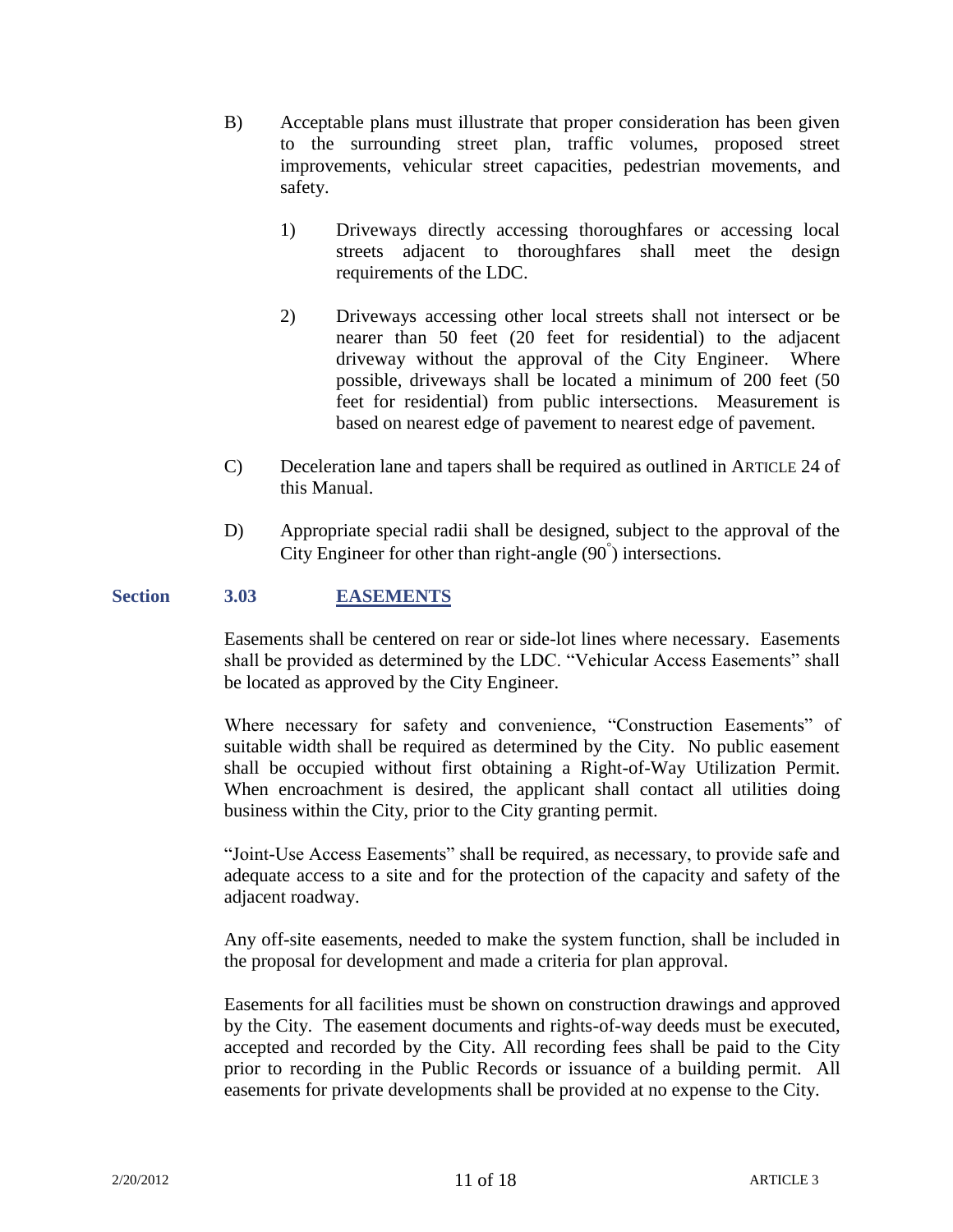#### **Section 3.04 SURVEY MONUMENTS**

Permanent Reference Monuments (PRMs) and Permanent Control Points (PCPs) shall be placed as required by Florida Statutes. A letter from a Florida registered Land Surveyor certifying that all monuments, PCPs, PRMs are in place as of the date of the project acceptance shall be required of all developments. The Contractor shall be responsible for re-establishing all disturbed survey markers and/or monuments. All survey work shall be performed in accordance with pertinent memoranda and shall comply with Minimum Technical Standards, as adopted by the Florida Board of Land Surveyors, pursuant to Florida Statutes.

#### **Section 3.05 CURBS AND GUTTERS**

All streets shall be paved and drained in accordance with FDOT Standard curband-gutter (or Miami curb in residential areas), unless otherwise specifically approved by the City Engineer. Curbing shall be used for stormwater conveyance, traffic control channelization, and the protection of landscaped areas.

The width of the curb and gutter shall be a minimum of 24 inches and shall be as outlined by this Manual. Simple vertical curbing within rights-of-way will not be acceptable to the City. Approved mountable median curb, of the FDOT type, may be used, as approved by the City Engineer. All curbing designed to handle water shall incorporate an approved gutter design.

No water valve boxes, meters, portions of manholes, or other appurtenances of any kind relating to any underground utilities shall be located in any portion of a curb-and-gutter section. The minimum allowable flow line grade of curbs and gutters shall be 0.40% except in intersections where flatter grades shall be allowable. Cross-street valley gutters shall not be allowed.

#### **Section 3.06 STORMWATER MANAGEMENT**

#### 3.06.01 General Requirements

Protection of water resources is critical to the public health, safety, and welfare. Innovative approaches to stormwater management shall be encouraged and the concurrent control of erosion, sedimentation, and flooding shall be mandatory. No site alteration shall cause siltation of wetlands, pollution of downstream wetlands, or reduce the natural retention or filtering capabilities of wetlands.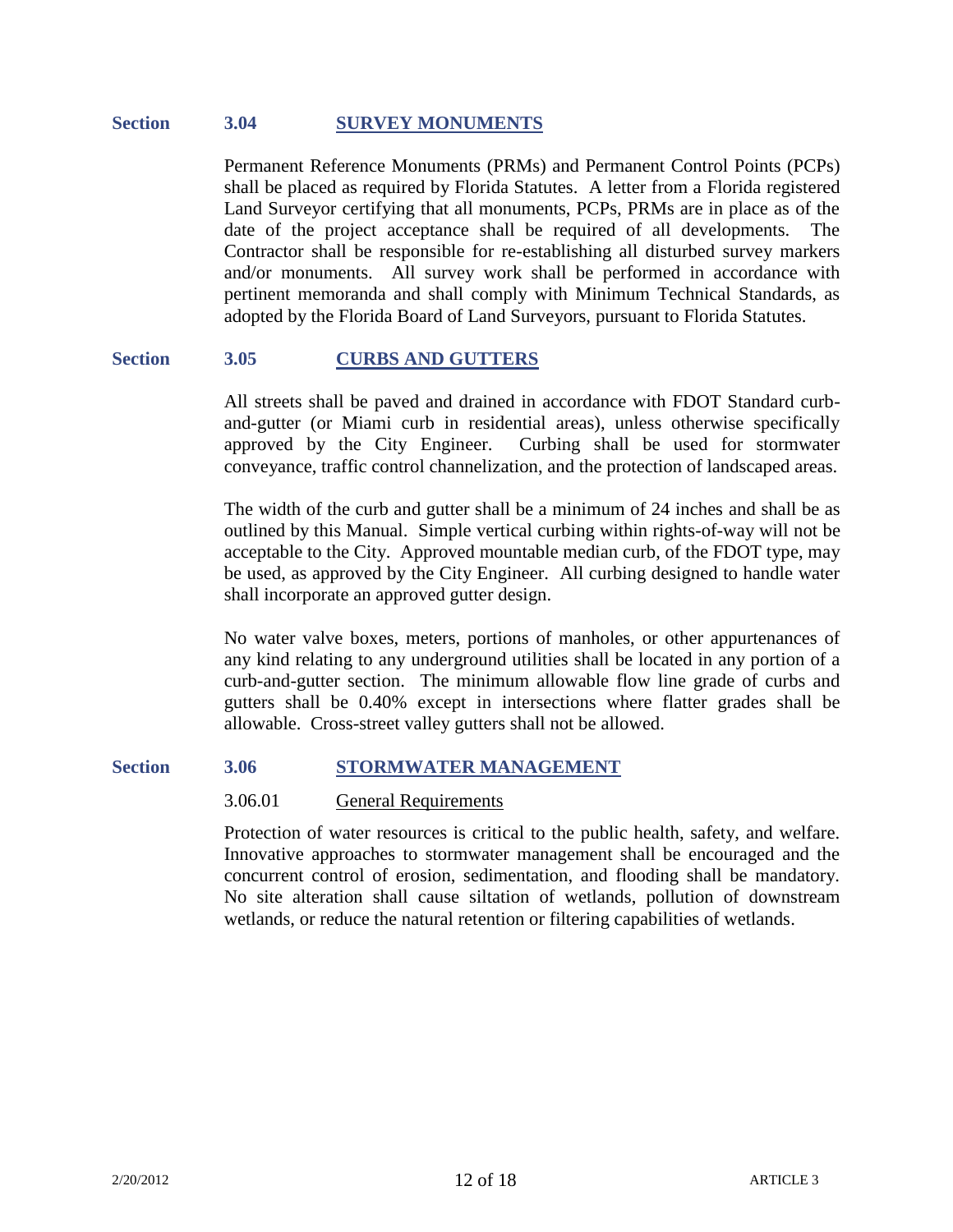#### 3.06.02 Stormwater Management

A complete stormwater management system shall be provided in all areas of the project and for handling stormwater runoff that flows into or across the project area from the outside, without undesired additional flooding of any other land. The system shall be designed for long life, low maintenance cost, and ease of maintenance by normal maintenance methods. Soil types shall be considered and full development of the basin assumed for selection of proper runoff coefficients within the basins involved. Refer to ARTICLE 34 of this Manual for design specifications. Should the proposed development area contain an existing natural watercourse drainageway, channel, etc., such natural watercourse and the vegetation inherent therewith shall be maintained and the proposed development designed so as to preserve same unless otherwise permitted.

## 3.06.03 Guidelines for Berms

Slopes are preferred to be 5:1 or less on berms and other applications. Slopes 3:1 shall be the maximum permissible slope, unless specifically addressed elsewhere in this Manual, but shall be stabilized with sod or other stabilizing material. Retaining walls require the approval of the City Engineer or his Designee and must be signed and sealed by the Engineer for any walls exceeding 2 feet in height. Where berms or slopes are specifically addressed in other ARTICLES of this Manual, they shall conform to that ARTICLE.

## **Section 3.07 DECORATIVE ENTRANCES**

Where an Owner/Developer is specifically permitted by the City to construct decorative landscaping within the right-of-way of any street, the Owner/Developer shall provide a maintenance agreement acceptable to the City for perpetual maintenance of such landscaping and shall provide for removal of such landscaping on order by the City for cause. The City shall not accept liability or responsibility for maintenance of landscaping in rights-of-way and shall be held harmless for any damage done to same in work performed by the City in such right-of-way. The design and maintenance of the landscaping shall comply with the City's set back regulations for fixed object hazards and for driver clear sight distance. Private signs are prohibited within public rights-of-way.

A minimum sight distance per the LDC must be maintained at all public road intersections including those with driveways. Structures are prohibited in the rights-of-way except as permitted by the City Engineer in accordance with the LDC.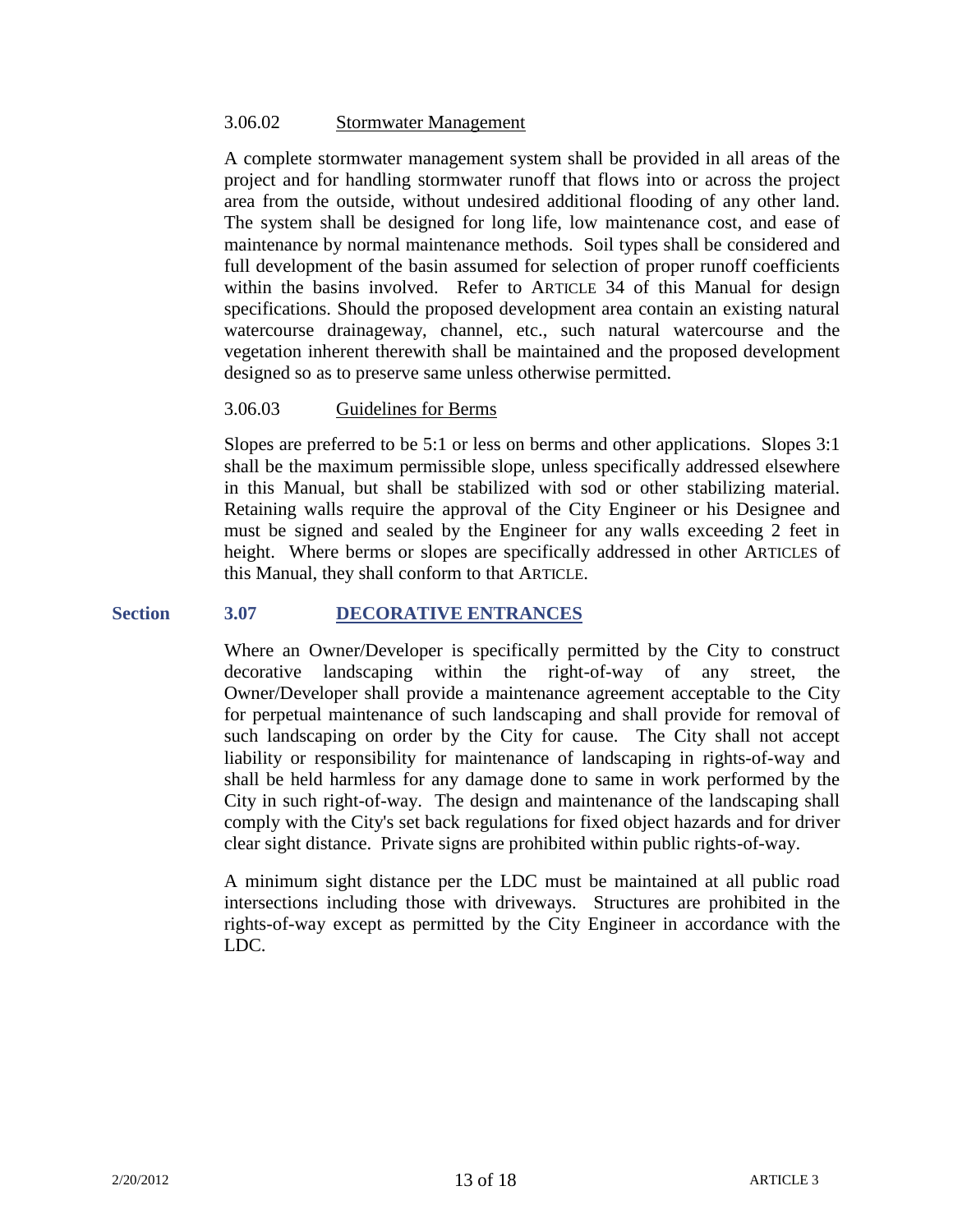## **Section 3.08 OWNER/DEVELOPER CONTROL DURING CONSTRUCTION**

The Owner/Developer shall be required during the entire construction period to control, regulate, and maintain the development in such a manner as to prevent the accumulation of trash and debris, resulting from the Owner's/Developer's construction activities, on both the site and adjacent public and private property, which would detract from the enjoyment and pleasure in the natural scenic beauty of the City, and, in turn, injuriously affect the economic well-being of the public. The use of residential lots in nearby developments or Substantially Completed phases of the same development, under the ownership and control of said Owner/Developer, for the bulk storage of construction materials substantially unrelated to the development of those residential lots is prohibited. A development shall be deemed to be Substantially Completed when 70% of the planned units are completed and ready for occupancy, or are actually occupied.

## **Section 3.09 EROSION CONTROL**

All development shall follow erosion control methods as described in this section, FDOT Design Standards, and FDEP Stormwater, Erosion and Sediment Control Program and Manual.

Seeding, mulching, sodding, and/or other acceptable methods shall be used to prevent erosion during all construction activities per requirements as specified in the LDC.

The Owner/Developer of commercial and residential lots shall be required to maintain curbs and gutters free of accumulations of sand and earth. Temporary siltation basins may be required during construction. Maintenance shall be provided by the Owner/Developer for the 2 year period of the maintenance period and for each lot until final inspection is passed. All actions to prevent erosion or pollution shall be done in accordance with this Manual.

#### 3.09.01 Stormwater Pollution Prevention Plan (SWPPP)

If required by the City Engineer, the SWPPP, details, and calculations shall document all the measures necessary to limit the transport of sediments outside the limits of the project to the volume and amount that existed prior to the commencement of construction. This condition shall be satisfied for both the total anticipated construction period at a minimum and for the 2.3 year frequency, 6 hour duration storm event. Provisions must be made to preserve the integrity and capacity of check weirs, sediment basins, slope drains, grading patterns, etc. required to meet this provision throughout the life of the construction. Submittal of a Stormwater Pollution Prevention Plan shall comply with the requirements of the FDEP and SJRWMD.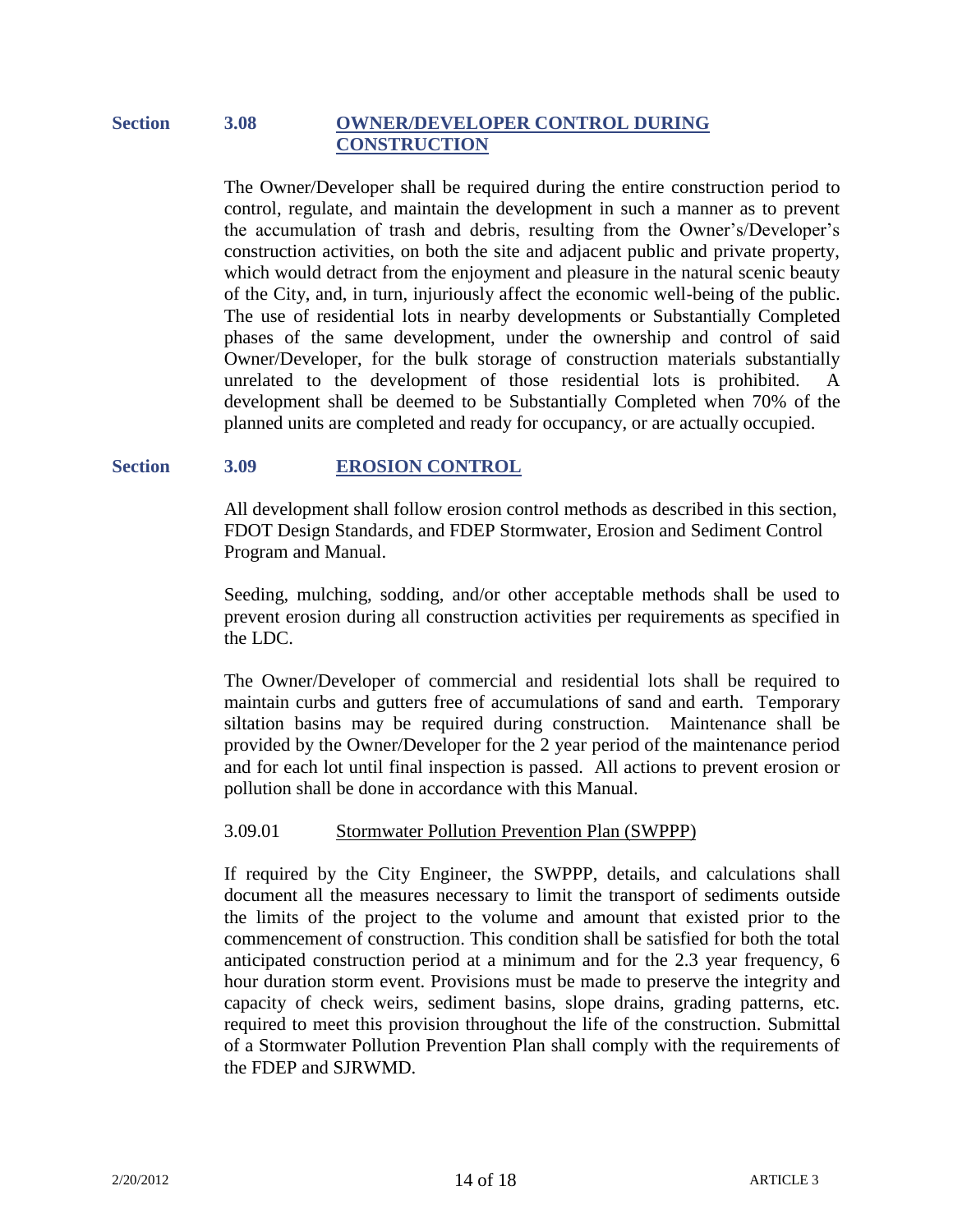## 3.09.02 Stockpiling Material

No excavated material shall be stockpiled in such a manner that directs runoff directly off the project site or into any adjacent water body or stormwater collection system. No building construction or landscaping materials shall be stored within public rights-of-way or on the streets.

## 3.09.03 Exposed Area Limitation

The surface area of open, raw, erodible soil exposed by clearing and grubbing operations or excavation and filling operations shall not exceed 10 acres. This requirement may be waived for large projects with an erosion control plan, which demonstrates that opening of additional areas will not significantly affect off-site deposit of sediments.

## 3.09.04 Inlet Protection

Inlets and catch basins shall be protected from sediment laden storm runoff until the completion of all construction operations that may contribute sediment to the inlet.

## 3.09.05 Temporary Seeding

Areas opened by construction operations that are not anticipated to be dressed and receive final grassing treatment within 30 days shall be seeded with a quick growing grass species which will provide an early cover during the season in which it is planted, and will not later compete with the permanent grassing. The rate of seeding shall be a minimum of 30 lb per acre.

#### 3.09.06 Temporary Seeding and Mulching

Slopes steeper than 6:1 that fall within the category established in 3.09.05 above, shall be mulched using a minimum of 2 inches, loosely measured, mulch material, cut into the soil of the seeded area to a total depth of 4 inches.

#### 3.09.07 Temporary Grassing

The seeded or seeded and mulched area(s) shall be rolled and watered as required to assure optimum growing conditions for the establishment of a good grass cover.

#### 3.09.08 Temporary Regrassing

If, after 14 days, the temporary grassed areas have not attained a minimum of 75% good grass cover, the area will be reworked sufficiently to establish the desired vegetative cover.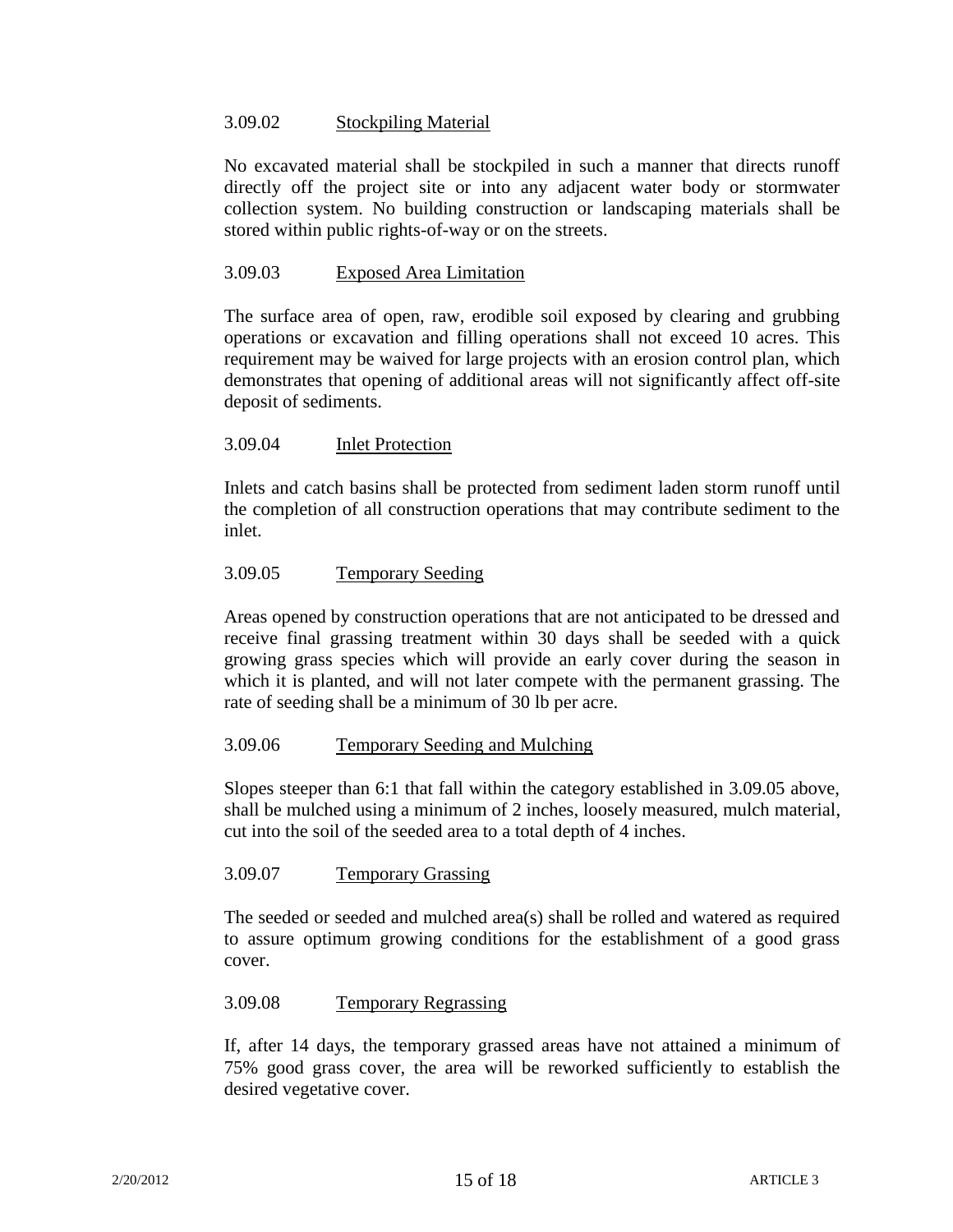## 3.09.09 Maintenance

All features of the project designed and constructed to prevent erosion and sediment shall be maintained during the life of the construction so as to function as they were originally designed and constructed.

## 3.09.10 Permanent Erosion Control

The erosion control facilities of the project shall be designed to minimize the impact on off-site facilities. All stormwater discharge from the project limits shall be routed through detention basins to trap suspended sediments. Discharge facilities from these basins shall be provided with a skimming device to trap floatable debris.

## 3.09.11 Permanent Seeding

All areas which have been disturbed by construction shall, as a minimum, be fertilized and seeded. The fertilizer shall be of 12-8-8 proportions and shall be uniformly spread at a rate of 400-500 lb per acre and mixed with the soil to a uniform depth of 4 inches. Included with the fertilizing operation will be the application of amendments, if necessary, such as dolomitic limestone of aluminum sulfate to correct the pH factor to within the limits of 6.0-7.0. The grass seed shall be uniformly spread at the rate of 100 lb per acre while the soil is moist. The grass seed mixture shall be of 20 parts bermuda and 80 parts bahia, with the addition of 30 parts rye in the winter season.

## 3.09.12 Permanent Seeding and Mulching

In addition to the minimum requirements of 3.09.11 above, slopes of from 6:1 to 4:1 inclusive shall be mulched using a 2 inches, loosely measured, mulch material cut into the soil of the seeded area to a total depth of 4 inches.

## 3.09.13 Permanent Sodding

All retention/detention basins shall be solid sodded within their limits. All exposed areas within public rights-of-way shall be solid sodded. Other areas with slopes steeper than 4:1 shall be solid sodded.

## 3.09.14 Strip Sodding

Strip sod shall be placed adjacent to all curbs, walks and pavements to the dimensions indicated in the Typical Cross-section provided in the approved plans.

#### 3.09.15 Regrassing

All grassed areas shall be maintained to assure a good stand and sufficient ground cover to minimize erosion. If, after 60 days, an adequate ground cover has not been established, the area will be regrassed.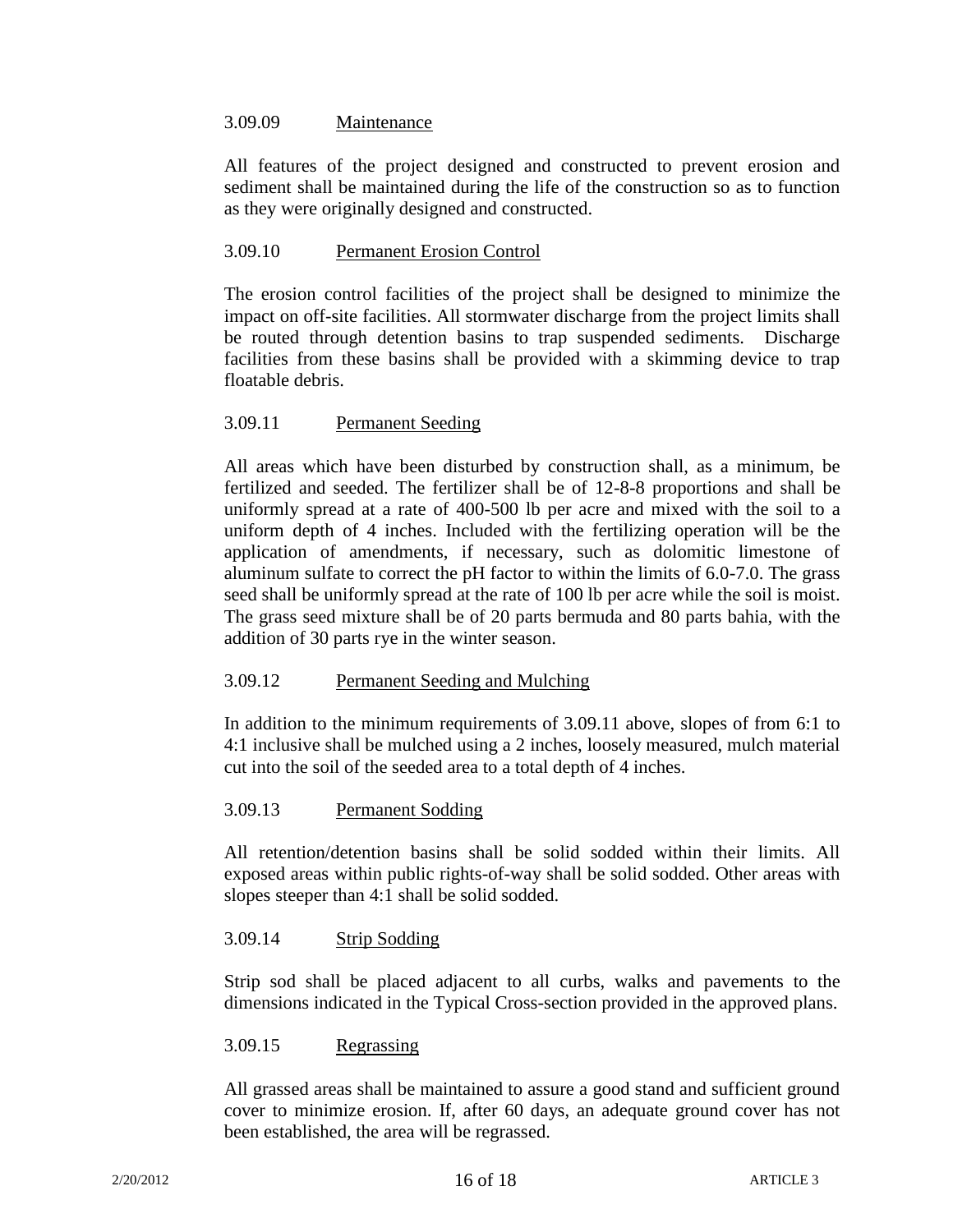#### 3.09.16 Additional Fertilization

Grassed areas not accepted within 90 days of their completion shall be refertilized at an application rate of 250 lb per acre.

#### **Section 3.10 PHASED DEVELOPMENT**

Each phase of any development shall be capable of standing on its own as if subsequent areas planned for development are not developed.

Residential Developers and Builders shall follow the erosion and sediment control principles and practices above and the following during construction on individual lots:

- A) Silt fences/barriers shall be installed on lot lines adjacent to pond, natural, and conservation areas to minimize erosion. Silt fences/barriers shall also be installed as needed to prevent erosion/flooding of adjacent built-out lots and streets.
- B) During construction, streets shall be kept free of excessive dirt and construction debris. Hay bales, sand bags or other approved erosion and sediment control devices shall be installed and maintained at stormwater inlets. Streets shall not be used for storage of construction materials. Containers shall be provided for holding trash and construction debris.
- C) Prior to final acceptance, erosion and sediment control provisions (sodding and seeding/mulching) on adjacent vacant lots shall be restored. Erosion and sediment control precautions shall be taken where erosion and/or washouts can be anticipated, particularly along side lot lines. All construction debris and excess dirt shall be removed from adjacent vacant lots (including those across the street).

## **Section 3.11 TRAFFIC CONTROL DURING CONSTRUCTION**

The Owner/Developer shall prohibit public traffic from using newly constructed roadways until they are accepted and approved to be opened by the City Engineer or his Designee. Barricades and other safety devices shall remain in place until such time as deemed appropriate to remove them, or until such time as the hazard to health and safety of the general public has been reduced to minimal acceptable standards.

The Owner/Developer shall be required to provide work zone traffic control during construction within the public rights-of-way until approval is given by the City Engineer or his Designee to remove the controls as established in accordance with the MUTCD.